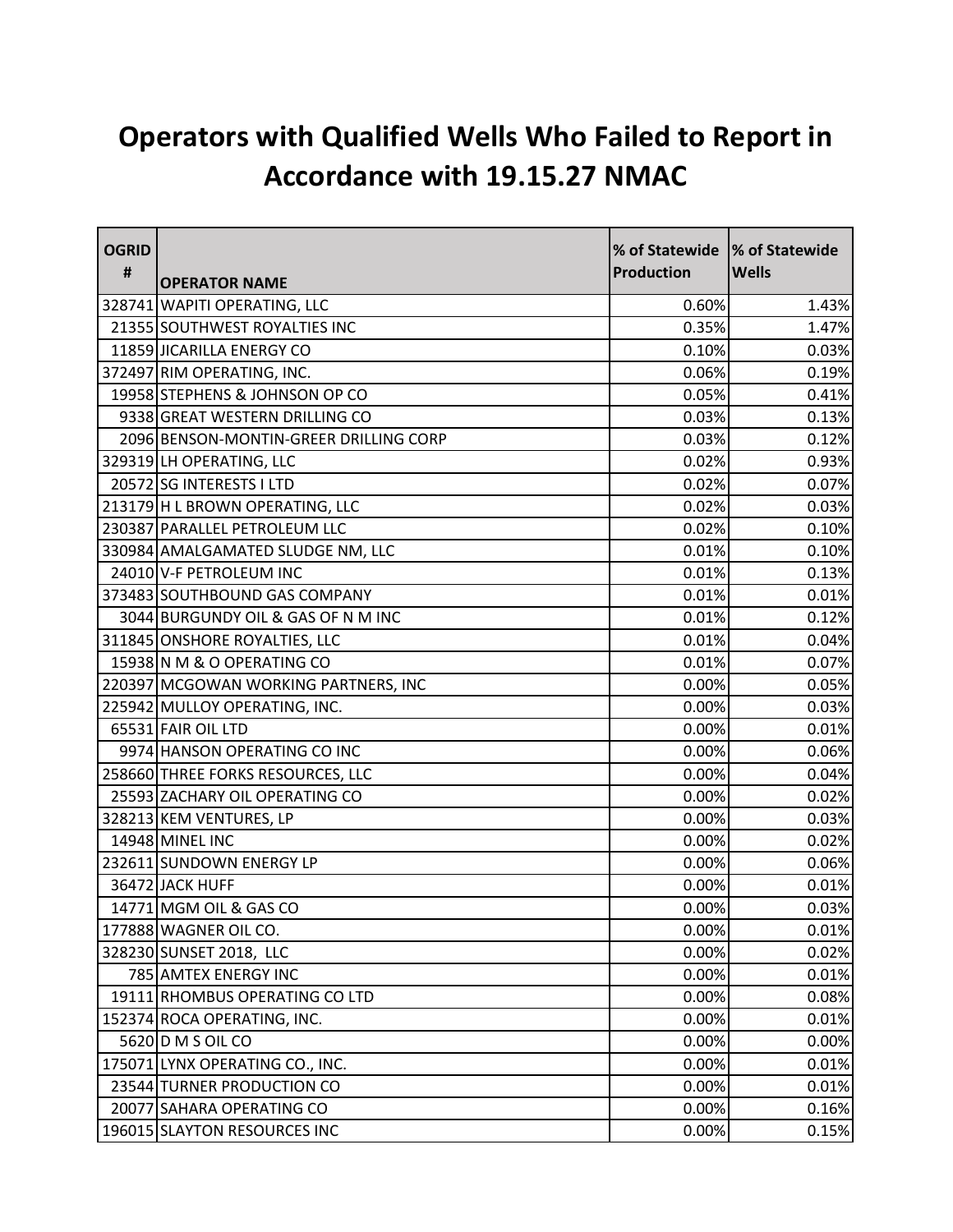| 180930 L E JONES OPERATING INC                    | 0.00% | 0.02% |
|---------------------------------------------------|-------|-------|
| 24225 W A MONCRIEF JR                             | 0.00% | 0.01% |
| 265378 GEORGE A CHASE JR DBA G AND C SERVICE      | 0.00% | 0.62% |
| 216330 KINNEY INCORPORATED                        | 0.00% | 0.01% |
| 328580 JILPETCO, INC.                             | 0.00% | 0.01% |
| 291444 DIAMOND S ENERGY COMPANY                   | 0.00% | 0.01% |
| 12444 PROVIDENCE ENERGY SERVS INC.-KELTON OP CORP | 0.00% | 0.07% |
| 2832 BRIDWELL OIL CO                              | 0.00% | 0.01% |
| 19940 S & J OIL & GAS CO                          | 0.00% | 0.00% |
| 184 ACOMA OIL CORP                                | 0.00% | 0.01% |
| 12987 LA PLATA GATHERING SYSTEM INC               | 0.00% | 0.00% |
| 193484 BRADLEY MCINROE DBA BIG AL OIL & GAS       | 0.00% | 0.01% |
| 12791 KNOX INDUSTRIES INC                         | 0.00% | 0.00% |
| 21566 STEARNS                                     | 0.00% | 0.01% |
| 14096 MARK L SHIDLER INC                          | 0.00% | 0.01% |
| 265076 PNL OPERATING, LLC                         | 0.00% | 0.00% |
| 309777 RAM ENERGY LLC                             | 0.00% | 0.05% |
| 371484 ROVER OPERATING, LLC                       | 0.00% | 0.45% |
| 13156 LAWRENCE W RITTER                           | 0.00% | 0.00% |
| 228051 AMERICO ENERGY RESOURCES LLC               | 0.00% | 0.03% |
| 13215 LEE M CRANE                                 | 0.00% | 0.01% |
| 328643 D.W.R. OIL PROPERTIES, INC.                | 0.00% | 0.01% |
| 185239 ENERDYNE, LLC                              | 0.00% | 0.03% |
| 22767 EASTLAND OIL CO                             | 0.00% | 0.04% |
| 25454 WTG EXPLORATION INC                         | 0.00% | 0.00% |
| 25504 YARBROUGH OIL LP                            | 0.00% | 0.02% |
| 253499 REGINA OIL & GAS LLC                       | 0.00% | 0.00% |
| 119305 RAY WESTALL OPERATING, INC.                | 0.00% | 0.15% |
| 149538 ASHER ENTERPRISES LTD. CO.                 | 0.00% | 0.00% |
| 228296 K P KAUFFMAN COMPANY INC                   | 0.00% | 0.16% |
| 24188 VISION ENERGY INC                           | 0.00% | 0.00% |
| 372536 PERMEX PETROLEUM COMPANY, LLC              | 0.00% | 0.04% |
| 17733 PIERCE PRODUCTION COMPANY, LLC              | 0.00% | 0.01% |
| 180387 FINLEY RESOURCES INC                       | 0.00% | 0.01% |
| 20713 SHINNERY OIL COMPANY, INC                   | 0.00% | 0.00% |
| 35050 STANDARD SILVER CORP                        | 0.00% | 0.00% |
| 164557 RIDGEWAY ARIZONA OIL CORP.                 | 0.00% | 0.57% |
| 248802 CANO PETRO OF NEW MEXICO, INC.             | 0.00% | 0.52% |
| 269864 CANYON E & P COMPANY                       | 0.00% | 0.35% |
| 372279 LLJ VENTURES, LLC DBA MARKER OIL & GAS     | 0.00% | 0.25% |
| 373121 POCO RESOURCES LLC                         | 0.00% | 0.11% |
| 6550 DWIGHT A TIPTON                              | 0.00% | 0.10% |
| 286614 CROSS BORDER RESOURCES, INC.               | 0.00% | 0.10% |
| 4378 CHI OPERATING INC                            | 0.00% | 0.09% |
| 25482 XERIC OIL & GAS CORP                        | 0.00% | 0.08% |
| 300825 BLUE SKY NM, INC.                          | 0.00% | 0.07% |
| 154329 SANDLOTT ENERGY (JACKIE BREWER DBA)        | 0.00% | 0.07% |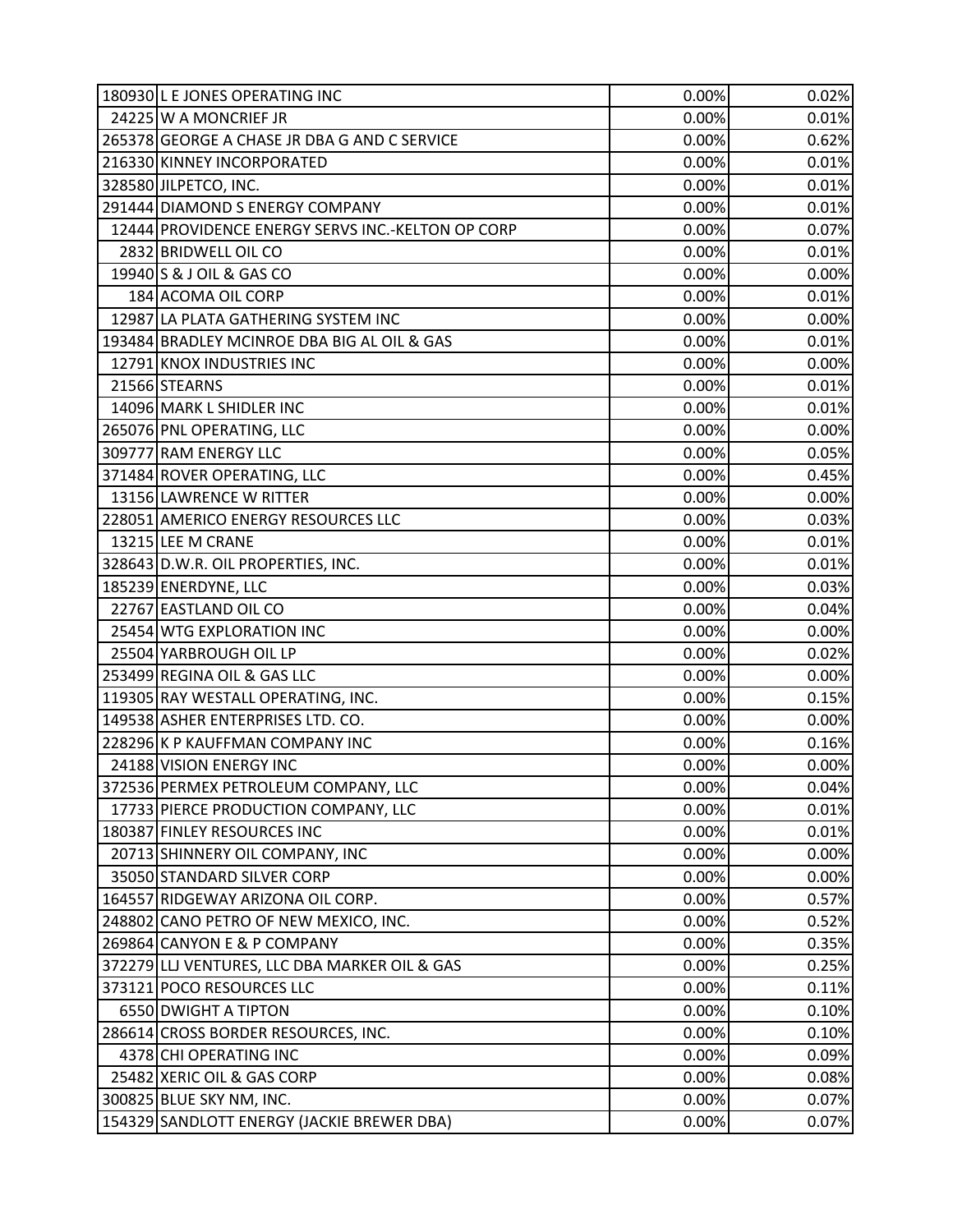| 19219 RICHARDSON OPERATING CO                        | 0.00% | 0.06% |
|------------------------------------------------------|-------|-------|
| 371978 SELLERS& FULTON OIL LLC                       | 0.00% | 0.06% |
| 17081 PECOS RIVER OP INC                             | 0.00% | 0.06% |
| 13673 M & M PRODUCTION & OPERATION                   | 0.00% | 0.06% |
| 13046 LANEXCO INC                                    | 0.00% | 0.06% |
| 373933 SAGUARO PETROLEUM, LLC                        | 0.00% | 0.05% |
| 279508 CHUZA OIL COMPANY                             | 0.00% | 0.05% |
| 279579 TARCO ENERGY, LC                              | 0.00% | 0.05% |
| 14372 MCDONNOLD OPERATING INC                        | 0.00% | 0.05% |
| 14070 MARKS AND GARNER PRODUCTION LTD CO             | 0.00% | 0.05% |
| 228270 ROGER SLAYTON DBA ESCUDILLA OIL COMPANY       | 0.00% | 0.04% |
| 188566 PATTERSON OPERATING & PUMPING INC DBA/PENERGY | 0.00% | 0.03% |
| 181802 SAMUEL DALE HUGHES DBA HUGHES DRILLING CO.    | 0.00% | 0.03% |
| 124768 MNA ENTERPRISES LTD CO                        | 0.00% | 0.03% |
| 299027 MCI OPERATING OF NM, LLC                      | 0.00% | 0.03% |
| 371067 BAR V BARB LLC                                | 0.00% | 0.03% |
| 325830 ASCENT ENERGY, LLC.                           | 0.00% | 0.03% |
| 37636 ROBINSON OIL INC                               | 0.00% | 0.03% |
| 214263 PRE-ONGARD WELL OPERATOR                      | 0.00% | 0.03% |
| 287160 MAVERICK OPERATING, LLC                       | 0.00% | 0.03% |
| 12576 KERSEY & COMPANY                               | 0.00% | 0.02% |
| 239769 ZIMMERMAN OIL & GAS EXPLORATION, INC.         | 0.00% | 0.02% |
| 372728 LANEXCO INC. DBA LANEXCO NEW MEXICO           | 0.00% | 0.02% |
| 329866 FDL OPERATING, LLC                            | 0.00% | 0.02% |
| 7046 EL PASO NATURAL GAS COMPANY, L.L.C              | 0.00% | 0.02% |
| 371956 CCC OIL & GAS LLC                             | 0.00% | 0.02% |
| 11095 J & J SERVICE INC                              | 0.00% | 0.02% |
| 372878 LEASE HOLDERS ACQUISITIONS, INCORPORATED      | 0.00% | 0.02% |
| 20989 SMITH & MARRS INC                              | 0.00% | 0.02% |
| 372938 JOINT RESOURCES COMPANY                       | 0.00% | 0.02% |
| 329141 HEXP OPERATING, LLC                           | 0.00% | 0.02% |
| 154303 PRIMAL ENERGY CORPORATION                     | 0.00% | 0.02% |
| 142624 ROCA PRODUCTION INC.                          | 0.00% | 0.02% |
| 9809 HAL J RASMUSSEN OPER INC                        | 0.00% | 0.02% |
| 3053 BURK ROYALTY CO., LTD.                          | 0.00% | 0.02% |
| 99439 JIM PIERCE                                     | 0.00% | 0.02% |
| 25836 SAGEBRUSH OIL INC.                             | 0.00% | 0.02% |
| 11492 JACK J. GRYNBERG                               | 0.00% | 0.02% |
| 215732 CHISOS, LTD                                   | 0.00% | 0.02% |
| 168687 SIANA OPERATING LLC                           | 0.00% | 0.02% |
| 281085 RMR OPERATING, LLC                            | 0.00% | 0.02% |
| 260245 WESPAC ENERGY, LLC                            | 0.00% | 0.02% |
| 19381 ROBERT H FORREST JR OIL LLC                    | 0.00% | 0.01% |
| 330352 NORTHERN PACIFIC OIL AND GAS INCORPORATED     | 0.00% | 0.01% |
| 221076 CKG ENERGY, INC.                              | 0.00% | 0.01% |
| 9759 PARRISH, H DWANE & RHONDA K                     | 0.00% | 0.01% |
| 230757 NORDSTRAND ENGINEERING INC                    | 0.00% | 0.01% |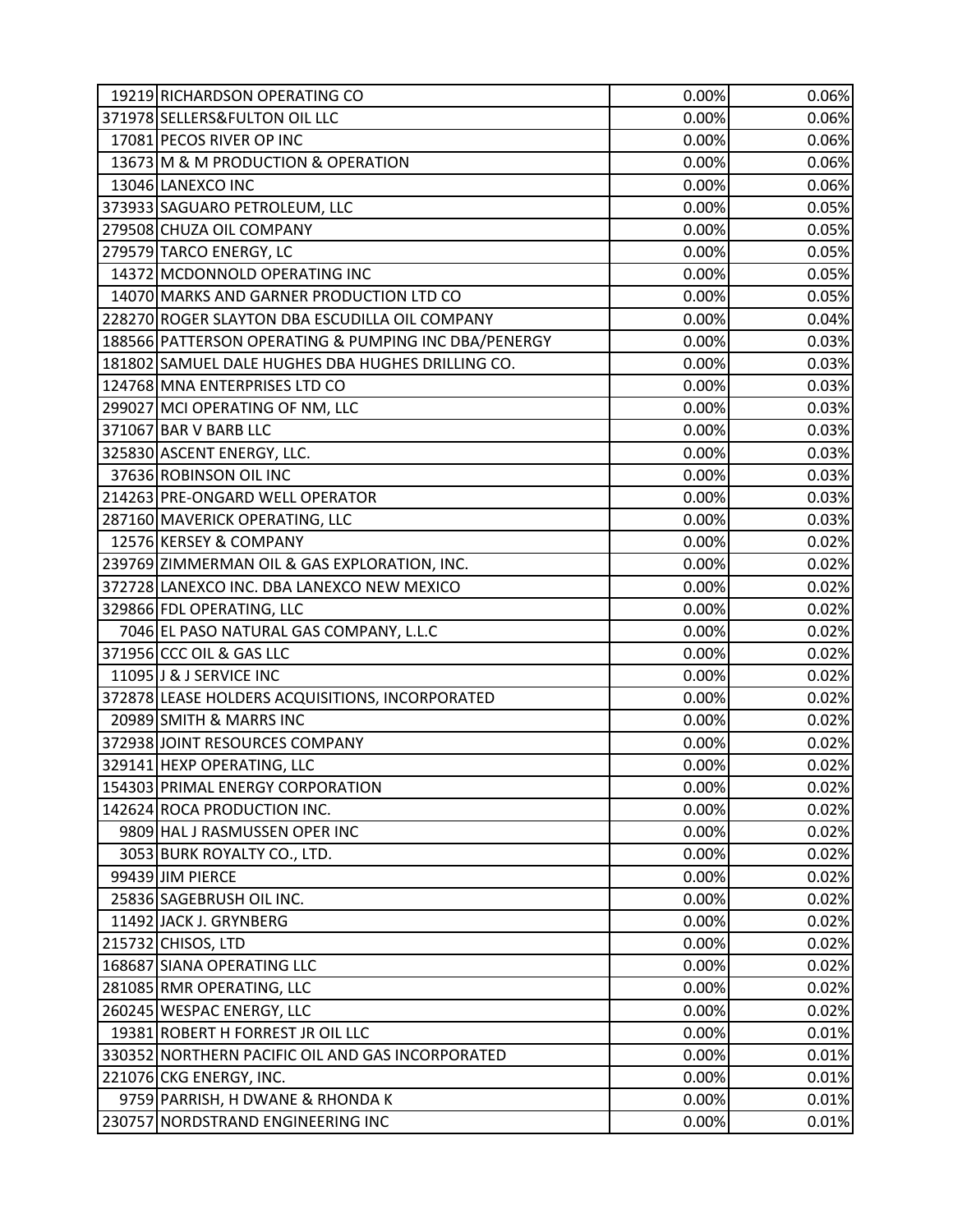| 231382 C&D MANAGEMENT COMPANY DBA FREEDOM VENTURES   | 0.00%    | 0.01%    |
|------------------------------------------------------|----------|----------|
| 272664 G & G OIL AND GAS, LLC                        | 0.00%    | 0.01%    |
| 267077 MAS OPERATING CO.                             | 0.00%    | 0.01%    |
| 273546 BARRY D LEE DBA BARRY LEE INVESTMENTS         | 0.00%    | 0.01%    |
| 328677 WESTERN GLOBAL OIL DBA WESTERN GLOBAL OIL INC | 0.00%    | 0.01%    |
| 373644 3 KNIGHTS OPERATING LLC                       | 0.00%    | 0.01%    |
| 209564 WILDCAT ENERGY LLC                            | 0.00%    | 0.01%    |
| 37277 SUMMIT RESOURCES MANAGEMENT LLC                | 0.00%    | 0.01%    |
| 13343 LINDENMUTH & ASSOCIATES INC                    | 0.00%    | 0.01%    |
| 14424 MCKAY OIL CORP                                 | 0.00%    | 0.01%    |
| 7899 FLARE OIL INC                                   | 0.00%    | 0.01%    |
| 2336 BILL L MILLER                                   | 0.00%    | 0.01%    |
| 19034 REMUDA OPERATING CO                            | 0.00%    | 0.01%    |
| 240713 THE COLBORN COMPANY, INC.                     | 0.00%    | 0.01%    |
| 290708 MCCAW ENTERPRISE LLC                          | 0.00%    | 0.01%    |
| 371076 CRESS GREEN ENERGY RESOURCES LLC              | 0.00%    | 0.01%    |
| 330396 AVANT OPERATING, LLC                          | 0.00%    | 0.01%    |
| 271769 GIANT OPERATING LLC                           | 0.00%    | 0.01%    |
| 287481 TLT SWD, LLC                                  | 0.00%    | 0.01%    |
| 373626 PERMIAN WATER SOLUTIONS, LLC                  | 0.00%    | 0.01%    |
| 374034 FLAT CREEK RESOURCES, LLC                     | 0.00%    | 0.01%    |
| 188152 TOM R CONE                                    | 0.00%    | 0.01%    |
| 15501 NANCY WILCOX E QUALLS                          | 0.00%    | 0.01%    |
| 778 BP AMERICA PRODUCTION COMPANY                    | 0.00%    | 0.01%    |
| 5337 COULTHURST MGT & INV INC                        | 0.00%    | 0.01%    |
| 21386 SOUTHWESTERN INC                               | 0.00%    | 0.01%    |
| 152098 KIMLAR OIL COMPANY                            | 0.00%    | 0.01%    |
| 295954 STEVEN D RUPPERT                              | 0.00%    | 0.01%    |
| 294619 M&M ENERGY, LLC                               | 0.00%    | 0.01%    |
| 262196 FAITH TRADING, LLC                            | 0.00%    | 0.01%    |
| 246069 PUMPJAK OIL COMPANY, LLC                      | 0.00%    | 0.00%    |
| 371115 ROCKCLIFF OPERATING NEW MEXICO LLC            | $0.00\%$ | $0.00\%$ |
| 308339 OWL SWD OPERATING, LLC                        | 0.00%    | 0.00%    |
| 370767 BLACKBEARD OPERATING, LLC                     | 0.00%    | 0.00%    |
| 262294 CHESTNUT EXPLORATION AND PRODUCTION, INC.     | 0.00%    | 0.00%    |
| 265625 RHCJ ENTERPRISES, LLC                         | 0.00%    | 0.00%    |
| 261166 RANGER 40 PETROLEUM, LLC                      | 0.00%    | 0.00%    |
| 260702 RUTH OIL CO, LLC                              | 0.00%    | 0.00%    |
| 270085 B2J, L.L.C.                                   | 0.00%    | 0.00%    |
| 268370 DC ENERGY LLC                                 | 0.00%    | 0.00%    |
| 329108 SPICEWOOD SOUTHWEST OPERATING COMPANY, LLC    | 0.00%    | 0.00%    |
| 210091 DKD, LLC                                      | 0.00%    | 0.00%    |
| 181156 SCYTHIAN LTD                                  | 0.00%    | 0.00%    |
| 156206 DAVID G HAMMOND                               | 0.00%    | 0.00%    |
| 150917 SCHMIDT PRODUCTION                            | 0.00%    | 0.00%    |
| 257988 LG&S OIL COMPANY, LLC                         | 0.00%    | 0.00%    |
| 20241 SANDERS OIL & GAS CO                           | 0.00%    | 0.00%    |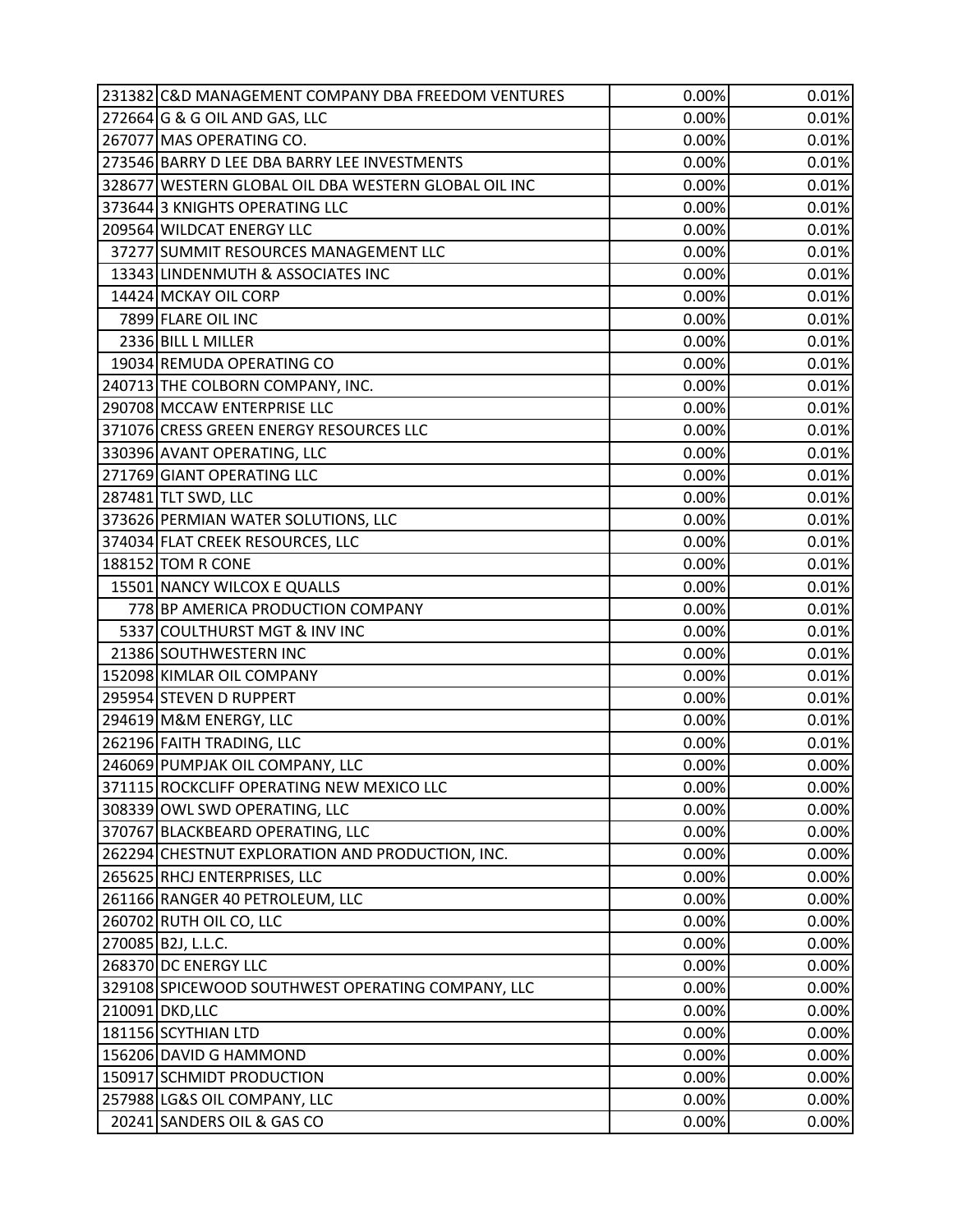| 18833 RAY A PIERCE                       | 0.00% | 0.00% |
|------------------------------------------|-------|-------|
| 21448 SPENCE ENERGY CO                   | 0.00% | 0.00% |
| 34703 SABA ENERGY OF TEXAS INC           | 0.00% | 0.00% |
| 26316 PERMOK OIL INC                     | 0.00% | 0.00% |
| 7844 FI-RO CORP                          | 0.00% | 0.00% |
| 7109 EL RAN INC                          | 0.00% | 0.00% |
| 161968 MESQUITE SWD, INC                 | 0.00% | 0.00% |
| 226660 RAYA ENERGY CORP.                 | 0.00% | 0.00% |
| 224717 BIYA OPERATORS INC.               | 0.00% | 0.00% |
| 15989 NORMAN L & LORETTA E GILBREATH     | 0.00% | 0.00% |
| 17470 WARREN E & P, INC.                 | 0.00% | 0.00% |
| 15144 MOBIL PRODUCING TEXAS & NEW MEXICO | 0.00% | 0.00% |
| 10459 HIGH PLAINS PETROLEUM CORP         | 0.00% | 0.00% |
| 7192 ELMIRA T WELCH                      | 0.00% | 0.00% |
| 8746 GEO ENGINEERING INC                 | 0.00% | 0.00% |
| 8807 GEORGE A DENTON                     | 0.00% | 0.00% |
| 6742 ECHO PRODUCTION INC                 | 0.00% | 0.00% |
| 4863 COLLIER PET CORP                    | 0.00% | 0.00% |
| 3675 CAPROCK EXPLORATION INC             | 0.00% | 0.00% |
| 2647 BOLACK MINERALS CO                  | 0.00% | 0.00% |
| 24375 W J SWEATT                         | 0.00% | 0.00% |
| 22044 MCELVAIN ENERGY, INC               | 0.00% | 0.00% |
| 22223 TEMPO ENERGY INC                   | 0.00% | 0.00% |
| 20451 SDX RESOURCES INC                  | 0.00% | 0.00% |
| 19340 ROBERT D CHENAULT                  | 0.00% | 0.00% |
| 17820 PLAINS RADIO PET CO                | 0.00% | 0.00% |
| 19575 SAN MARCO PETROLEUM INC.           | 0.00% | 0.00% |
| 236435 PURE ENERGY OPERATING, INC.       | 0.00% | 0.00% |
| 243805 EDWIN SMITH, LLC                  | 0.00% | 0.00% |
| 245967 TRINITY RESOURCES LLC             | 0.00% | 0.00% |
| 250539 JOHN E. MCCOOL                    | 0.00% | 0.00% |
| 249351 LODESTONE OPERATING, INC.         | 0.00% | 0.00% |
| 215322 BOBBY MCKAY DBA 5 A OIL COMPANY   | 0.00% | 0.00% |
| 216282 RED WILLOW PRODUCTION COMPANY     | 0.00% | 0.00% |
| 227257 DYAD PETROLEUM COMPANY            | 0.00% | 0.00% |
| 229856 SCOTT BRANSON                     | 0.00% | 0.00% |
| 230601 JM COX RESOURCES LP               | 0.00% | 0.00% |
| 140786 SAN JUAN GAS CORPORATION          | 0.00% | 0.00% |
| 127535 OIL & GAS OPERATIONS              | 0.00% | 0.00% |
| 157257 J B MARTINEZ                      | 0.00% | 0.00% |
| 184357 AGHORN OPERATING INC              | 0.00% | 0.00% |
| 162055 BC DEVELOPMENT, LP                | 0.00% | 0.00% |
| 164187 TWINING DRILLING CORPORATION      | 0.00% | 0.00% |
| 189951 ENCORE OPERATING LP               | 0.00% | 0.00% |
| 192951 GVC VENTURES                      | 0.00% | 0.00% |
| 330718 PINON MIDSTREAM LLC               | 0.00% | 0.00% |
| 373962 CRAFT OPERATING NM LLC            | 0.00% | 0.00% |